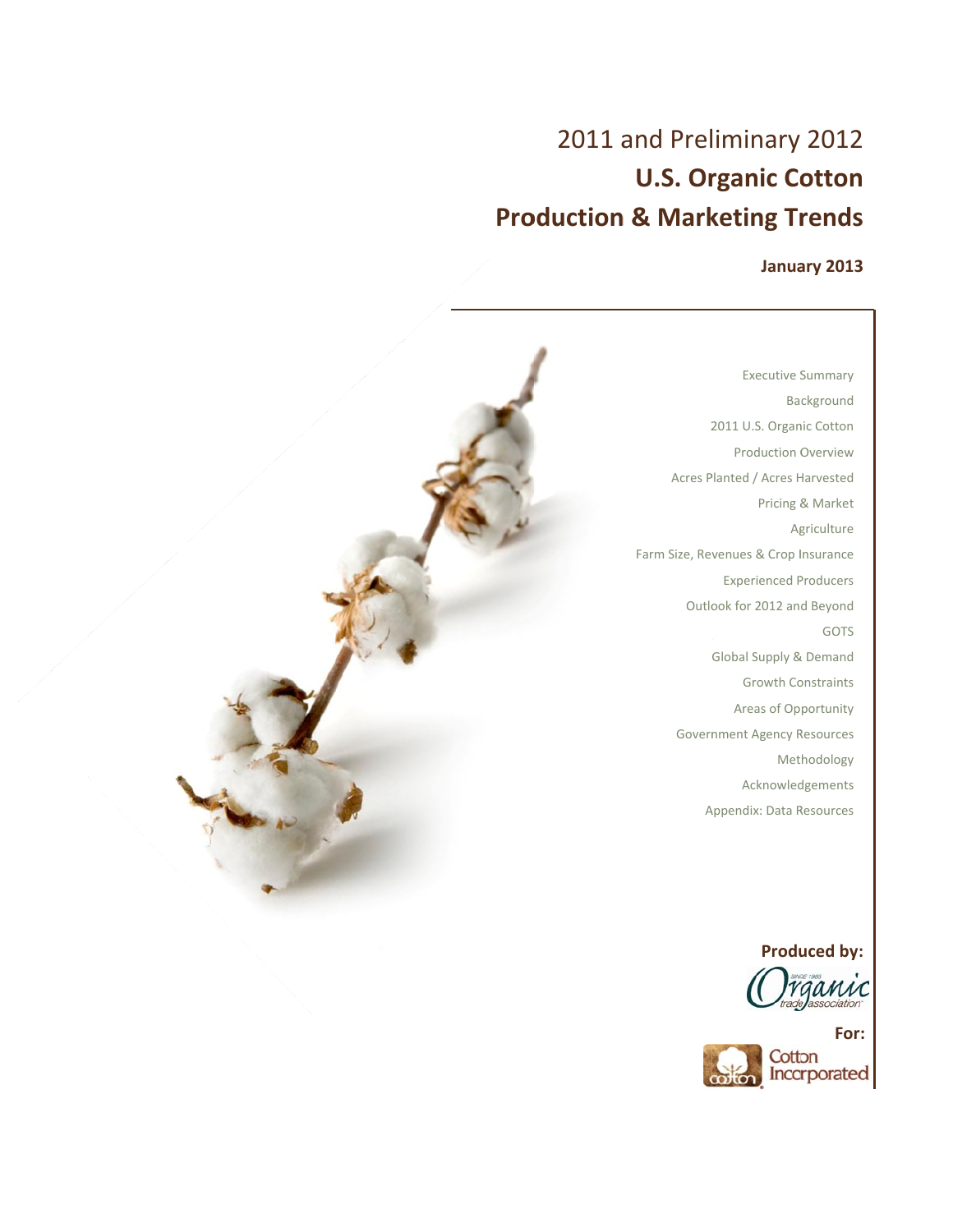## EXECUTIVE SUMMARY

Produced by the Organic Trade Association, January 2013

U.S. organic cotton production contracted in 2011, due in large part to the sweeping drought in the Southern Plains. While acres planted to organic cotton rose 36% from 11,827 in 2010 to 16,050 in 2011, acres harvested plunged to 6,151 – with nearly two thirds of the planted crop abandoned to drought. As a result, 7,259 bales were harvested in 2011, representing a 45% reduction in the overall U.S. organic cotton harvest for that year.

The majority of the U.S. organic cotton crop for 2011 was planted to upland cotton, with pima cotton representing fewer than 1,000 planted acres.



Figure 1: U.S. Organic Cotton Production

A predominance of survey respondents reported receiving \$1.50 per pound for organic upland cotton, with prices reaching as high as \$3.00 for organic pima cotton. These prices were roughly in line with U.S. organic cotton prices for the past several years. It is important to remember that while the U.S. supply of organic cotton was dramatically lessened in 2011, cotton remains one of the most volatile global organic commodities. Thus while drought conditions severely decreased the U.S. organic cotton supply, the same was not true for all international organic cotton suppliers, some of which were able to deliver organic cotton to the U.S. for less than the price of domestic organic cotton.

Commercial availability of organic seed is a major hurdle for organic cotton producers. Genetically Modified (GM) seeds have become dominant in the marketplace as major seed companies have purchased smaller labels and discontinued their organic, non-GM and non-treated cottonseed offerings.

On a positive note, 2011 represented the first crop year in which USDA's Risk Management Agency allowed organic producers to opt for an "Organic Price Election," when purchasing multi‐peril crop insurance. This meant that, for an additional premium, organic farmers were compensated at a rate of \$.37 per pound higher than the rate at which conventional cotton was trading in the region.

The Southern Plains drought that devastated the 2011 organic cotton crop continued into 2012. However, it appeared to have taken a less extreme toll on cotton in 2012. While 14,481 acres were planted to organic cotton in the U.S. in 2012, final harvest numbers are not yet available.

For more information, see the full report, or contact Angela Jagiello at (802) 275‐3800.

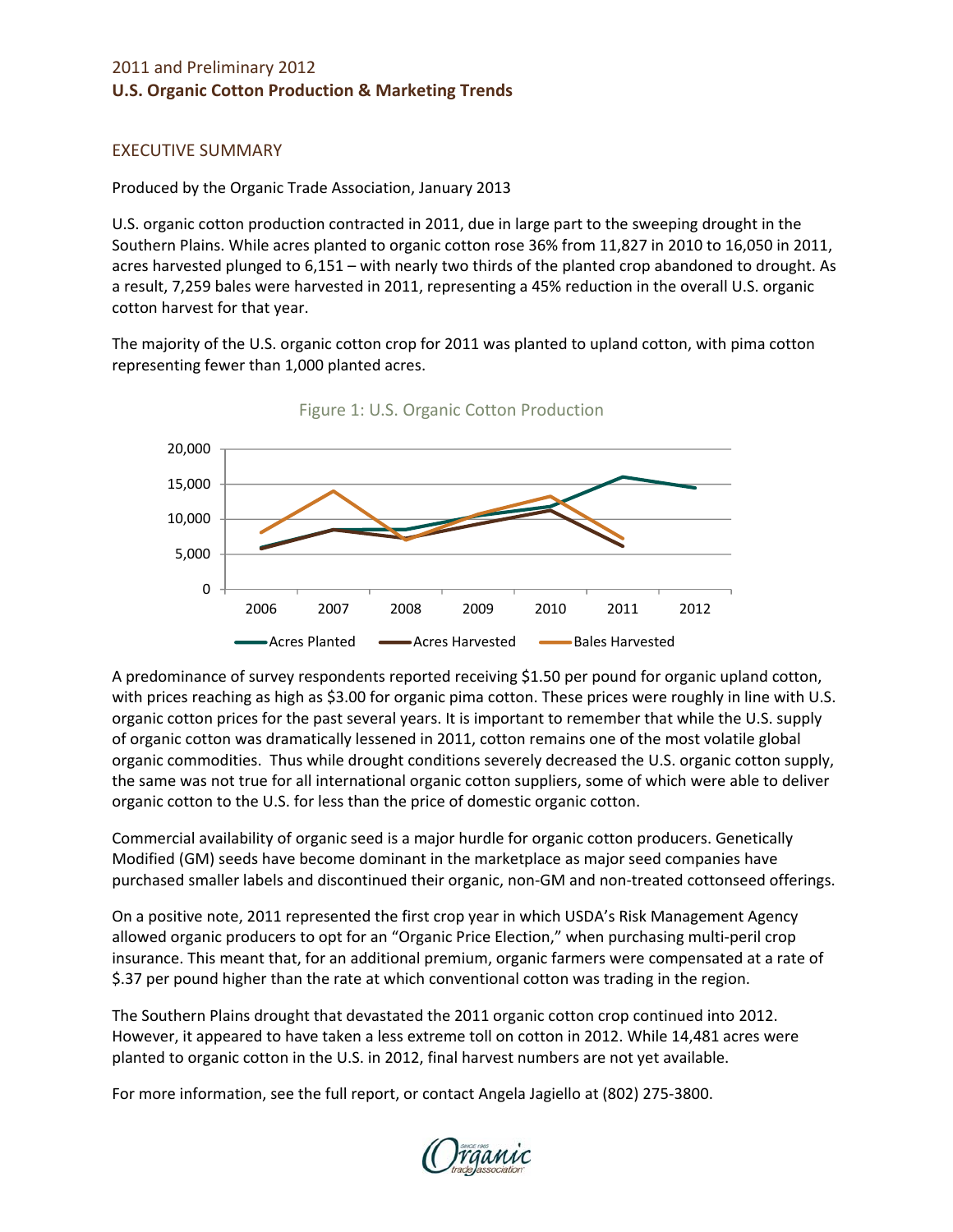## BACKGROUND

In December 2012, the Organic Trade Association (OTA) identified 83 people and businesses thought to grow organic cotton in Arizona, California, New Mexico, North Carolina and Texas, and mailed a survey to them to identify trends in U.S. organic cotton farming.

The survey collected data on 2011 U.S. organic cotton production and marketing and preliminary information on 2012 organic cotton production. The Texas Organic Cotton Marketing Cooperative (TOCMC) also provided extensive data for this report.

## 2011 ORGANIC COTTON PRODUCTION OVERVIEW

U.S. organic cotton production contracted in 2011, due in large part to the sweeping drought in the Southern Plains. While acres planted in organic cotton rose 36% from 11,827 in 2010 to 16,050 in 2011, acres harvested plunged to 6,151 – with nearly two thirds of the planted crop abandoned to drought. As a result, 7,259 bales were harvested in 2011, representing a 45% reduction in the overall U.S. organic cotton harvest for that year.





## ACRES PLANTED / ACRES HARVESTED

U.S. organic cotton reached 16,050 acres planted in 2011, continuing an eight‐year upward trend. While this number falls below peak production years in 1995 and 1999, it is worth noting that unstable demand levels, coupled with price fluctuations in the conventional cotton market, resulted in steep declines in acres planted immediately following those peak years.

U.S. organic cotton producers harvested cotton from 6,151 acres, representing only 38 percent of their planted acres in 2011. This resulted in 7,259 bales harvested. Because dryland acreage outpaces

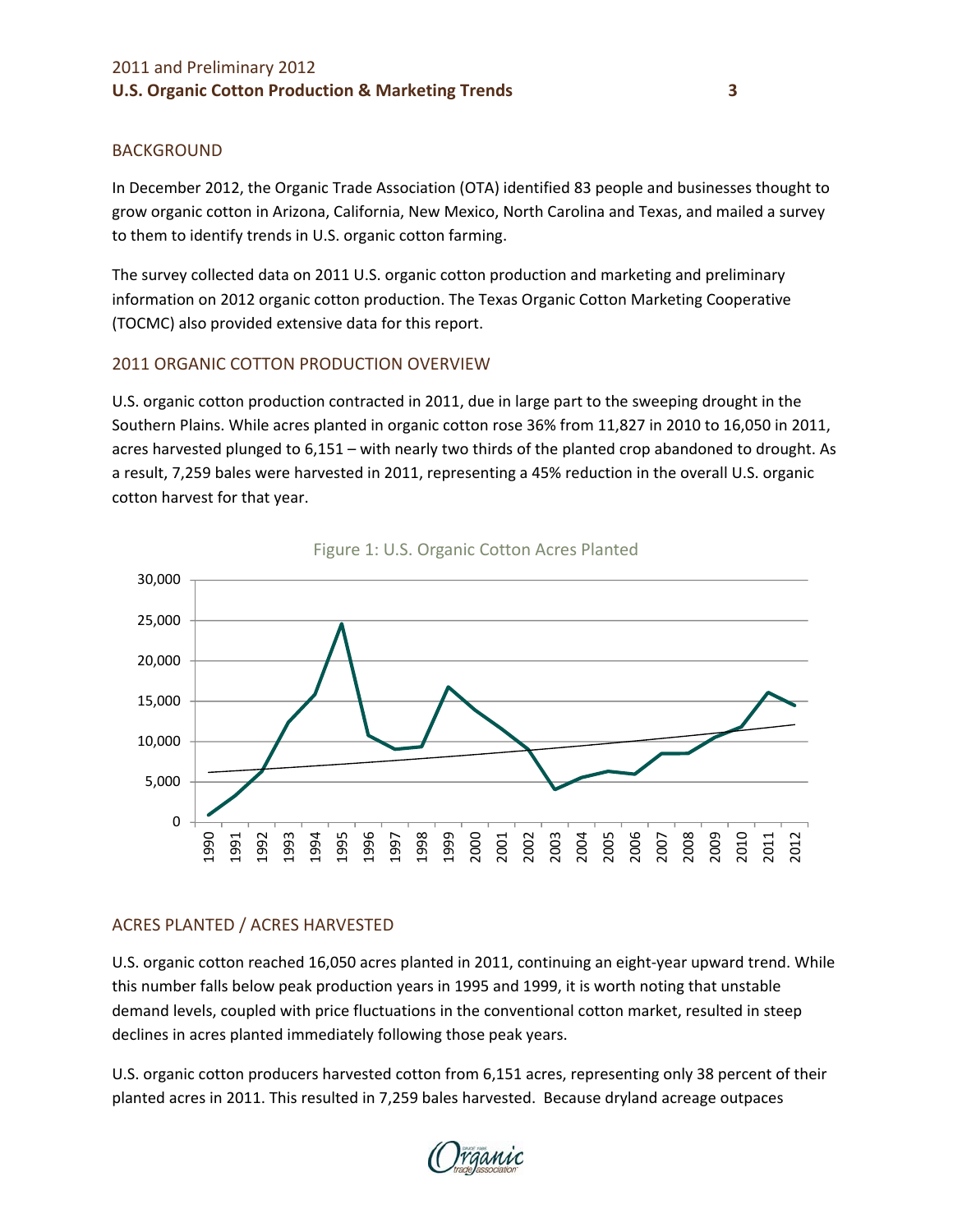irrigated acres for organic cotton by a factor of nearly two to one, U.S. organic cotton was particularly hard hit by the drought conditions of 2011. The result was nearly 10,000 acres abandoned due to the lack of moisture. Further, several large organic cotton producers indicated that they did not bother to plant a 2012 crop, potentially further reducing supplies in future years.

#### PRICING & MARKET

A predominance of survey respondents reported receiving \$1.50 per pound for organic upland cotton, with prices reaching as high as \$3.00 for organic pima cotton. These prices were roughly in line with U.S. organic cotton prices for the past several years. It is important to remember that while the U.S. supply of organic cotton was dramatically lessened in 2011, cotton remains one of the most volatile global organic commodities. Thus, while drought conditions severely decreased the U.S. organic cotton supply, the same was not true for all international organic cotton suppliers, some of which were able to deliver organic cotton to the United States for less than the price of domestic organic cotton. Most producers indicated that their cotton was sold by a marketing cooperative.

#### **AGRICULTURE**

Commercial availability of organic seed is a major hurdle for organic cotton producers. Genetically Modified (GM) seeds have become dominant in the marketplace, as major seed companies have purchased smaller labels and discontinued their organic, non-GM and non-treated cottonseed offerings. Most survey respondents reported using at least a portion of their own saved cottonseed from year to year, while others reported having lost their seed stocks due to drought.

As one expert source observed, although it may still be possible to source organic – or at least untreated – seeds, unfortunately little corporate or federally funded research has been conducted to improve the drought resistance, or other key performance measures, of these seed varieties. That said, it is worth noting that there are a few dedicated researchers, such as Texas A&M's Jane Dever, Ph. D., who continue to make strides in the realm of cotton breeding.

## FARM SIZE, REVENUES & CROP INSURANCE

Farm size averaged 525 acres, with some farming as few as 14 acres, and others farming as many as 3,200 acres. Although several growers reported revenues upwards of \$100,000 from organic cotton sales in 2011, many others were forced to abandon their entire crops.

On a positive note for U.S. organic cotton growers, 2011 represented the first crop year in which USDA's Risk Management Agency allowed organic producers the option of an "Organic Price Election," when purchasing multi‐peril crop insurance. This meant that, for an additional premium, organic farmers were compensated at a rate of \$.37 per pound higher than the rate at which conventional cotton was trading in a given region. For example, in an instance where conventional cotton may have been trading for \$.93 per pound, an organic farmer, who had opted for the Organic Price Election would have been compensated for lost crops at \$1.30 per pound, or nearly 40% more than the conventional price.

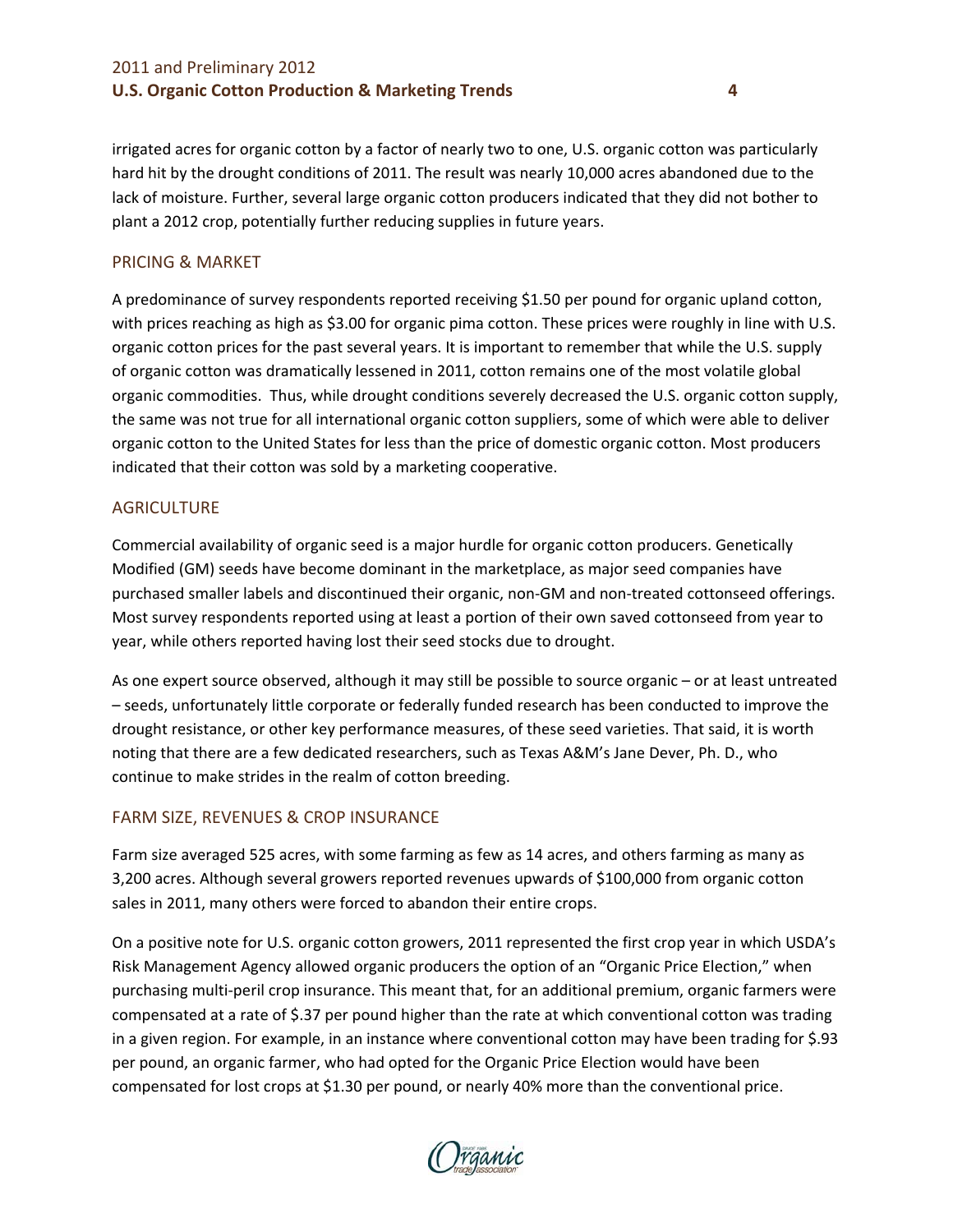Cotton is one of only a handful of crops where organic growers have the option of insuring their crops at a higher rate than their conventional counterparts.

## EXPERIENCED PRODUCERS

Organic cotton growers face myriad additional challenges posed by weed and pest pressure without the assistance of conventional pesticides, biotechnology, and other commonly employed resources. However, the average organic grower has been certified for 13 years—affording them a wealth of acquired knowledge to combat these problems. A handful of newcomers to organic cotton have brought the average length a farm has been certified down by two years since the previous study.

Additionally, U.S. organic cotton growers enjoy healthy demand for their products, cultivated, at least in part, through positive relationships established over their years in business.

## OUTLOOK FOR 2012 & BEYOND

The Southern Plains drought that devastated the 2011 organic cotton crop continued into 2012. However, it appeared to have taken a less extreme toll on cotton in 2012. Final harvest numbers are not yet available for the organic cotton crop of 2012. However, addressing the ongoing drought's effects on the overall crop (conventional and organic), USDA's Economic Research Service said:

*While conditions have been dry in many cotton‐producing regions of the United States, they are much improved from the drought conditions experienced in 2011. Yields for the 2012 crop are now estimated (in the November WASDE report) at 802 pounds per acre, up from 790 for the 2011 crop. And, despite 2.38 million fewer acres planted to cotton this year, harvested acreage is expected to exceed 2011 levels by nearly 1 million, reflecting sharply lower abandonment this year. The result is that U.S. cotton production in 2012 is now expected to exceed 2011 levels by about 1.9 million bales, or about 12%.* 





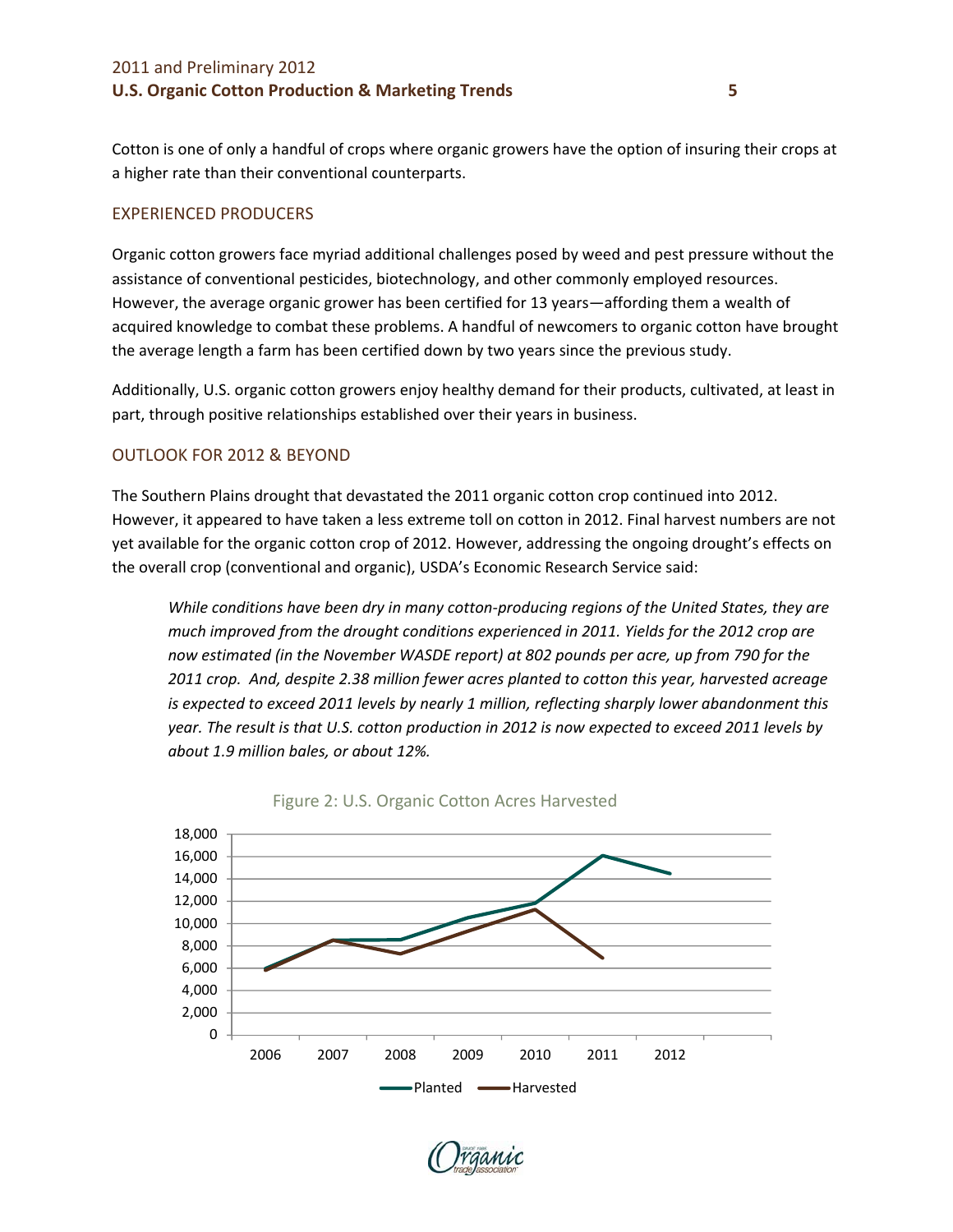According to the National Weather Service at Lubbock, Texas:

*The year of 2012 will go down as one of the warmest and driest years on record in West* Texas. In fact, although the summer was not as hot as in 2011, the year in its entirety will go *down as the warmest year on record at both Lubbock and Childress. While precipitation amounts improved from 2011, they remained below the long‐term average for most locations and were not sufficient to bring an improvement in the drought conditions across the South Plains. The South Plains area was not suffering alone with the warm and dry weather. According to the National Weather Service, the 2012 drought was the most extensive drought to affect the U.S. since the 1930s; drought conditions affected more than half the country for a majority of 2012. Additionally, 2012 was the warmest year on record for the lower 48 states.*

Anticipating the continuation of drought conditions from 2011, several organic cotton farmers –Texas‐ based and otherwise—reported that they had not planted a crop in 2012. As with 2011, much of the dryland acreage crop failed to thrive owing to the lack of moisture. Compounding matters, irrigated acres were expected to yield less cotton due to the lack of additional rainfall. Further frustrating the potential for the 2012 organic cotton crop, several areas experienced early frost, potentially harming the developing cotton fibers.



Survey respondents reported a ten percent decrease in acres planted – from 16,050 in 2011 to 14,481 for 2012. They envision a five-year increase in planted acres to 16,240, slightly more than the 2011 total for planted acres. Where opportunity exists for significant expansion of U.S. organic acreage is most likely in nascent organic cotton‐growing regions such as North Carolina.

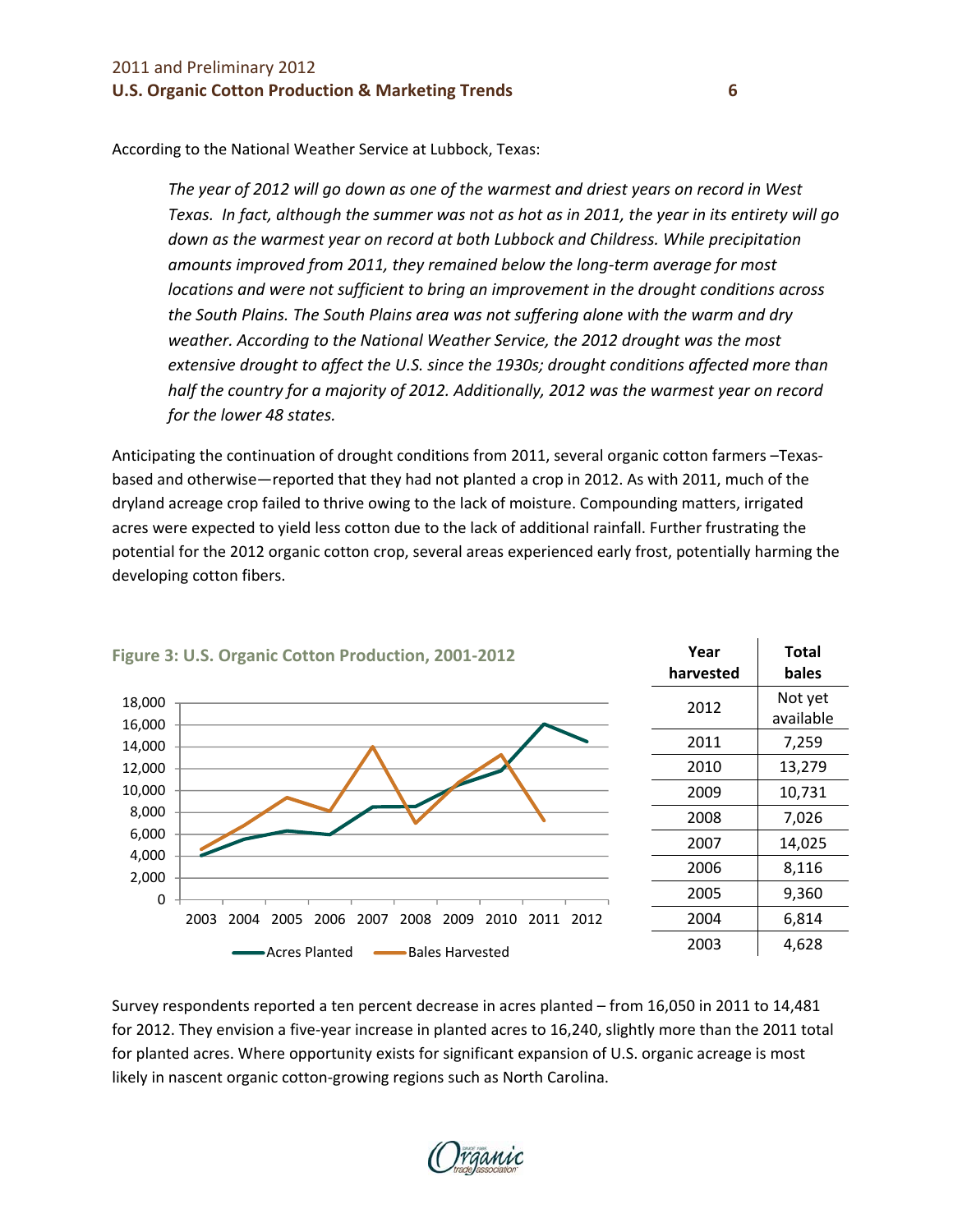## GOTS

In 2011, USDA issued a policy memorandum addressing labeling of textile products containing certified organic fibers including cotton, linen and wool. According to USDA, products containing organically grown fibers that have been processed according to the Global Organic Textile Standard (GOTS) may now be marketed as organic, with certain restrictions. GOTS is the stringent voluntary global standard for the entire post-harvest processing (including spinning, knitting, weaving, dyeing and manufacturing) of apparel and home textiles made with organic fiber.

While it is too soon to tell what effect the widespread adoption of GOTS may have on the demand for domestic organic cotton, it is certainly a positive development for the market as a whole.

## GLOBAL SUPPLY AND DEMAND

According to Textile Exchange, approximately 693,900 bales of organic cotton were grown on 802,047 acres around the globe in 2010‐2011. India grew the most, followed by (in order of rank) Syria, China, Turkey, the United States, Tanzania, Egypt, Mali, Kyrgyzstan, Peru, Pakistan, Uganda, Burkina Faso, Benin, Paraguay, Israel, Tajikistan, Brazil, Nicaragua, and Senegal. However, the organization also notes that global organic cotton production declined 35 percent from 241,697 metric tons in 2010‐2011 to 151,079 for the 2011‐2012 growing season.

#### GROWTH CONSTRAINTS

The weather conditions affecting supply are discussed above. However, there are additional factors limiting the supply of U.S. organic cotton at this time.

Lack of commercial availability of organic seeds is a major factor inhibiting the growth of U.S. organic cotton. Growing cotton organically also involves overcoming pressures faced by all cotton farmers, but made more difficult by the constraints of the organic regulations. These pressures include weeds, drought conditions and the presence of common pests such as the boll weevil. Compounding these difficulties, very little work is being done to improve cottonseed through traditional breeding techniques.

#### AREAS OF OPPORTUNITY

U.S. organic cotton growers responded that they could further benefit from the development of the following resources:

- 1. Market development to encourage better gate pricing
- 2. Improvements to crop insurance
- 3. Cotton seed varieties better suited to growing conditions
- 4. Tax credits and other financial incentives to encourage organic production
- 5. Streamlined administrative process for the organic grower

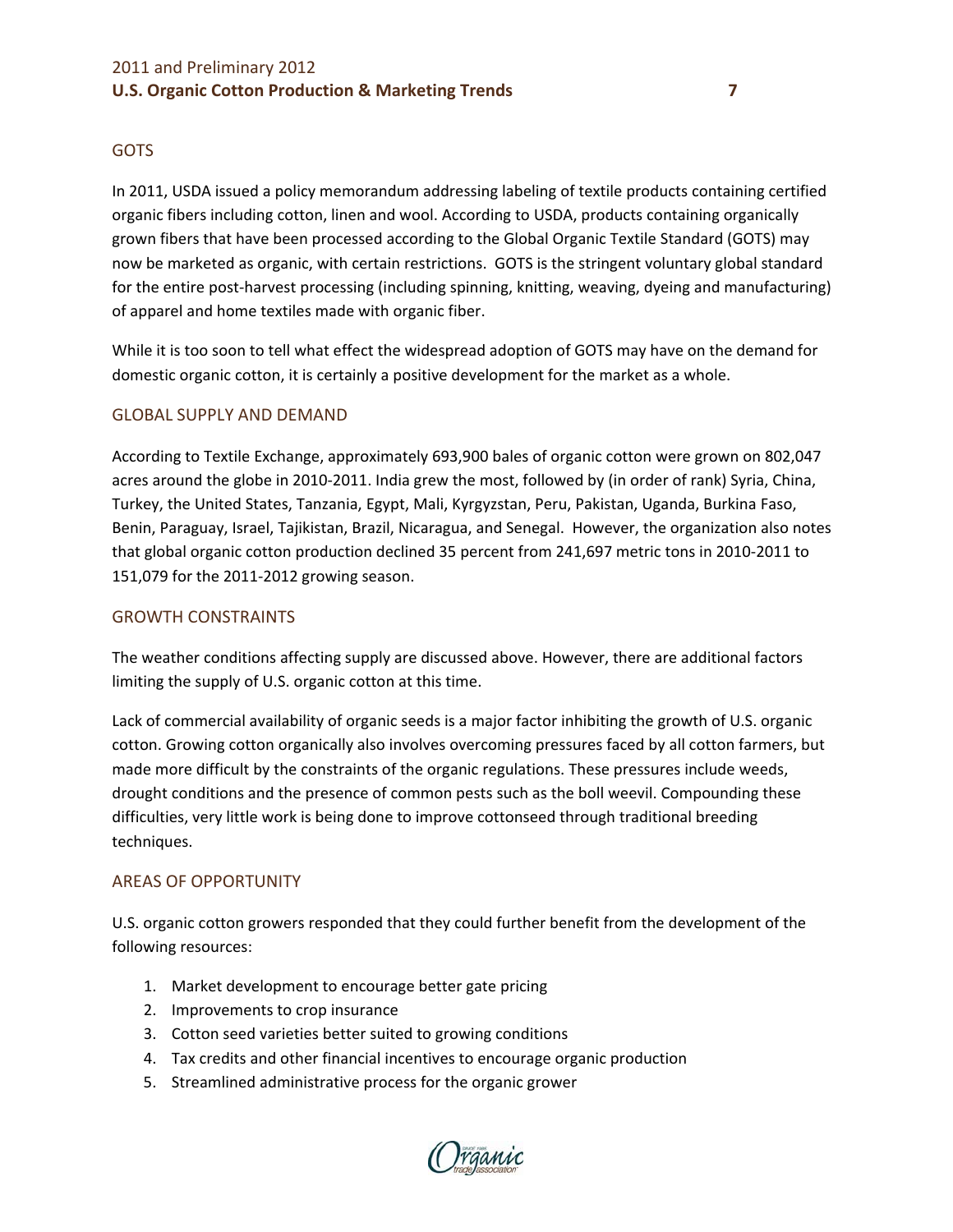## GOVERNMENT AGENCY RESOURCES

There are numerous resources utilized by U.S. organic cotton growers. In order of popularity, farmers responded that they had benefited from:

- 1. USDA's Farm Service Agency
- 2. National Resources Conservation Service programs.
- 3. Organic Cost Share Program http://www.ams.usda.gov/AMSv1.0/ams.fetchTemplateData.do?template=TemplateQ&leftNav =NationalOrganicProgram&page=NOPCostSharing&description=Organic%20Cost%20Share%20P rogram&acct=nopgeninfo
- 4. Environmental Quality Incentive Program (EQIP) http://www.nrcs.usda.gov/wps/portal/nrcs/main/national/programs/financial/eqip
- 5. Appropriate Technology Transfer for Rural Areas (ATTRA), which is the National Sustainable Agriculture Information Service, sustained with funding from USDA through the Rural Business Cooperative Service.

It is worth noting that several of these programs were eliminated or restricted as part of the negotiations that helped the United States avert the much discussed "fiscal cliff." While it is possible they may be restored in the next five-year farm bill, there is no certainty of this. At a minimum, these resources will be unavailable in 2013.

## METHODOLOGY

In December 2012, the Organic Trade Association mailed surveys to 83 people/companies believed to be farming organic cotton. Surveys were sent to Arizona, California, New Mexico, Texas and North Carolina, thought to represent all the states with growers of organic cotton in the United States in 2011. OTA identified growers from a list of farmers of organic cotton from the prior year's survey, state agencies and certification programs, and a cooperative in the United States that works with organic farmers.

Several of those who were sent surveys were removed from the survey population because they did not grow or no longer grew organic cotton, or their land is being farmed by another farmer. Of those contacted, 12 of the completed surveys qualified for and were included in the survey analysis because the respondents grew organic cotton in 2011. These surveys include eight respondents who are members of the Texas Organic Cotton Marketing Cooperative (TOCMC), and four other qualifying surveys from farmers not associated with TOCMC. In 2011, TOCMC had a total of 30 members who were certified organic and grew organic cotton.

#### ACKNOWLEDGEMENTS

This annual survey is only possible because U.S. organic cotton farmers generously contribute their limited time during the growing and harvest seasons to complete the farm survey and respond to

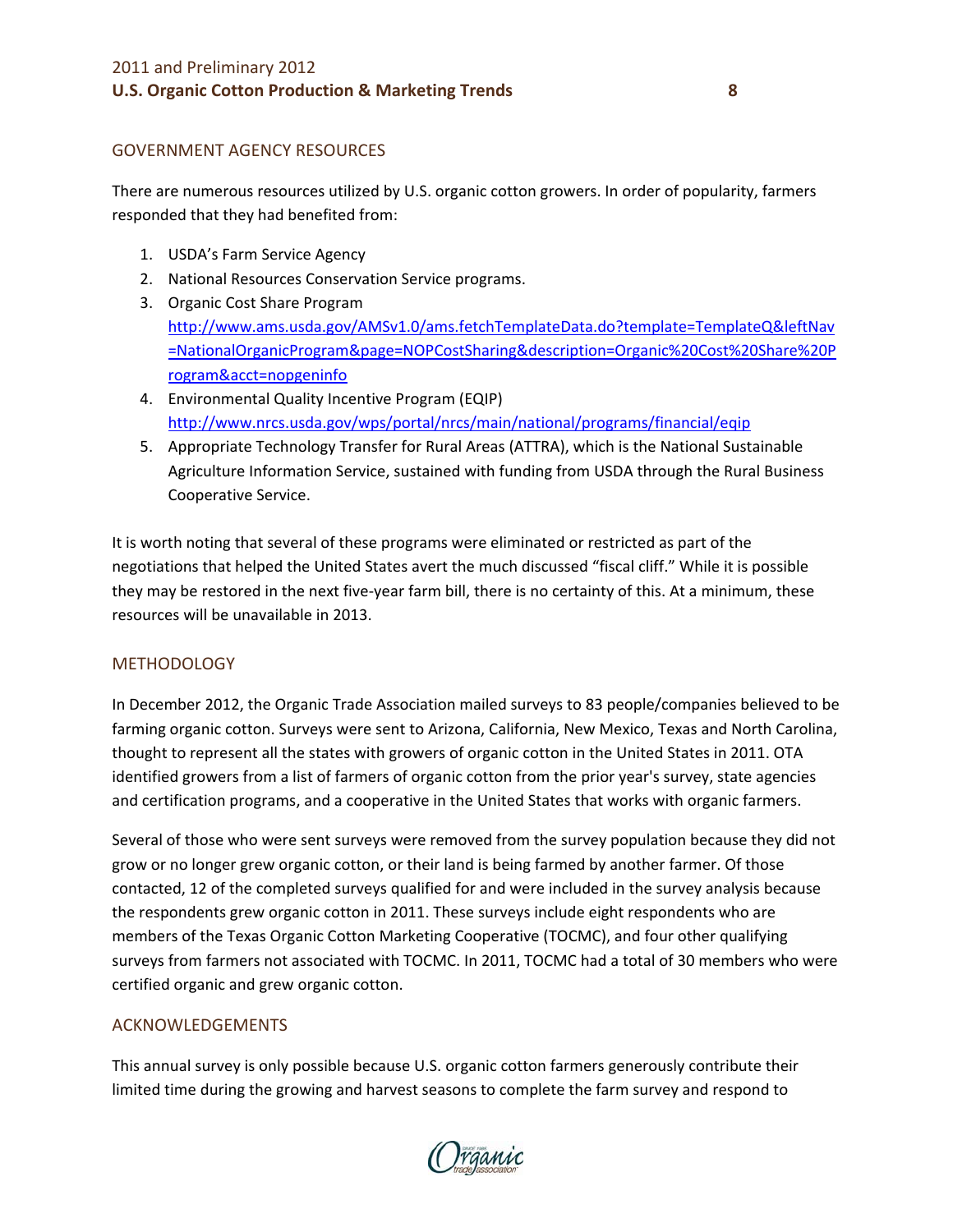telephone calls and e‐mails. Their time and sharing of data about their farming operations are greatly appreciated. Many have contributed information on a yearly basis, making this survey a reality.

Many thanks to Kelly Pepper of Texas Organic Cotton Marketing Cooperative for again sharing his time and data on the cooperative, both of which were invaluable in developing an accurate profile of 2011 organic cotton production trends and a preliminary look at 2012 data.

Most importantly, thanks to Cotton Incorporated which made this survey possible with a grant to the Organic Trade Association.

For inquiries about this report, contact Angela Jagiello at (802) 275‐3800.

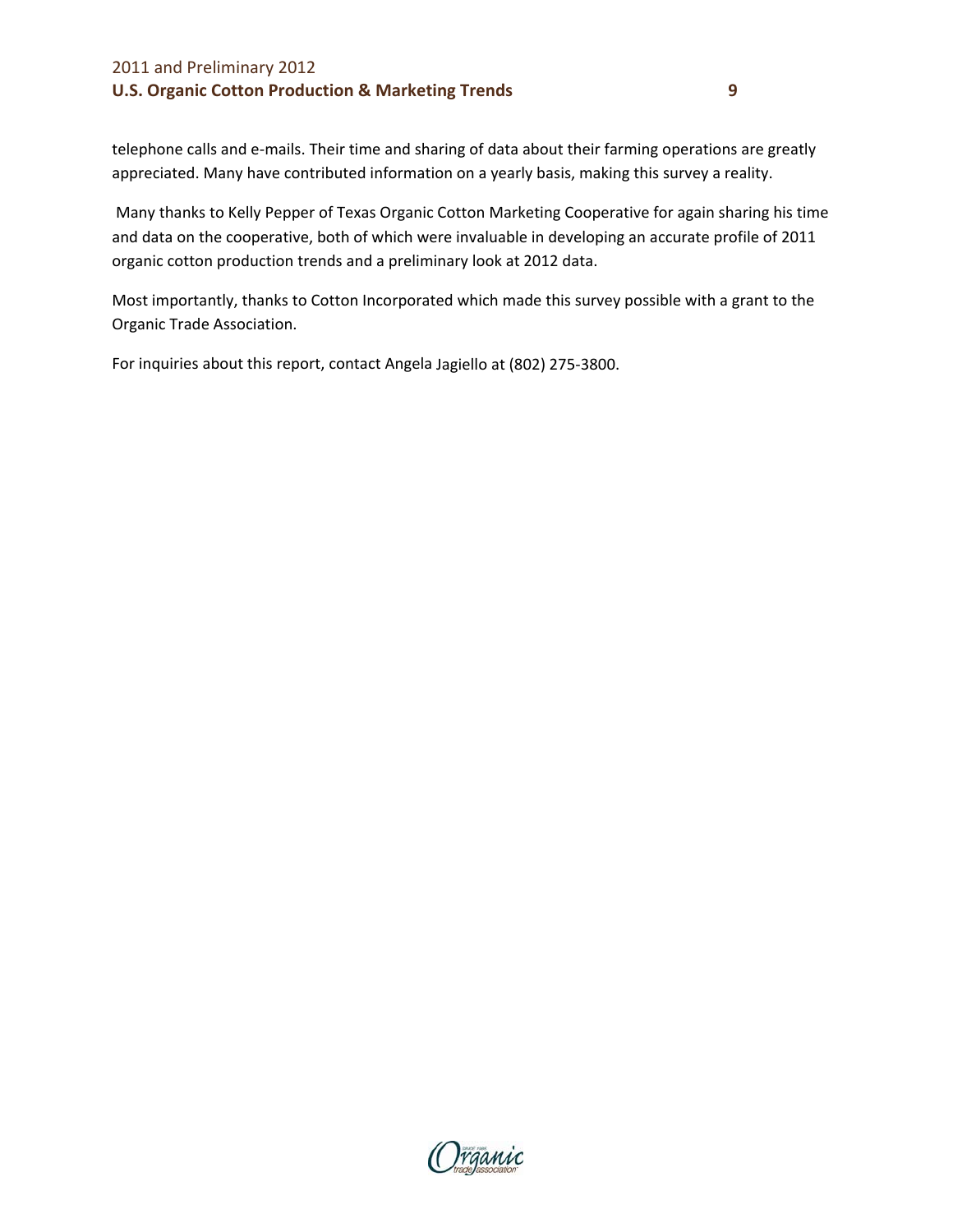## APPENDIX: DATA RESOURCES

**Table 1: Estimated U.S. Organic Acreage Planted**

| Year      | <b>Planted acres</b> | % change |
|-----------|----------------------|----------|
| 2017 Est. | 16,240               | 12%      |
| 2012 Est. | 14,481               | $-10%$   |
| 2011      | 16,050               | 36%      |
| 2010      | 11,827               | 12%      |
| 2009      | 10,521               | 23%      |
| 2008      | 8,539                | 0%       |
| 2007      | 8,510                | 43%      |
| 2006      | 5,971                | $-6%$    |
| 2005      | 6,325                | 14%      |
| 2004      | 5,550                | 37%      |
| 2003      | 4,060                | $-55%$   |
| 2002      | 9,044                | $-22%$   |
| 2001      | 11,586               | $-17%$   |
| 2000      | 13,926               | $-17%$   |
| 1999      | 16,785               | 79%      |
| 1998      | 9,368                | 4%       |
| 1997      | 9,050                | $-16%$   |
| 1996      | 10,778               | $-56%$   |
| 1995      | 24,625               | 55%      |
| 1994      | 15,856               | 28%      |
| 1993      | 12,402               | 97%      |
| 1992      | 6,306                | 92%      |
| 1991      | 3,290                | 266%     |
| 1990      | 900                  | N/A      |